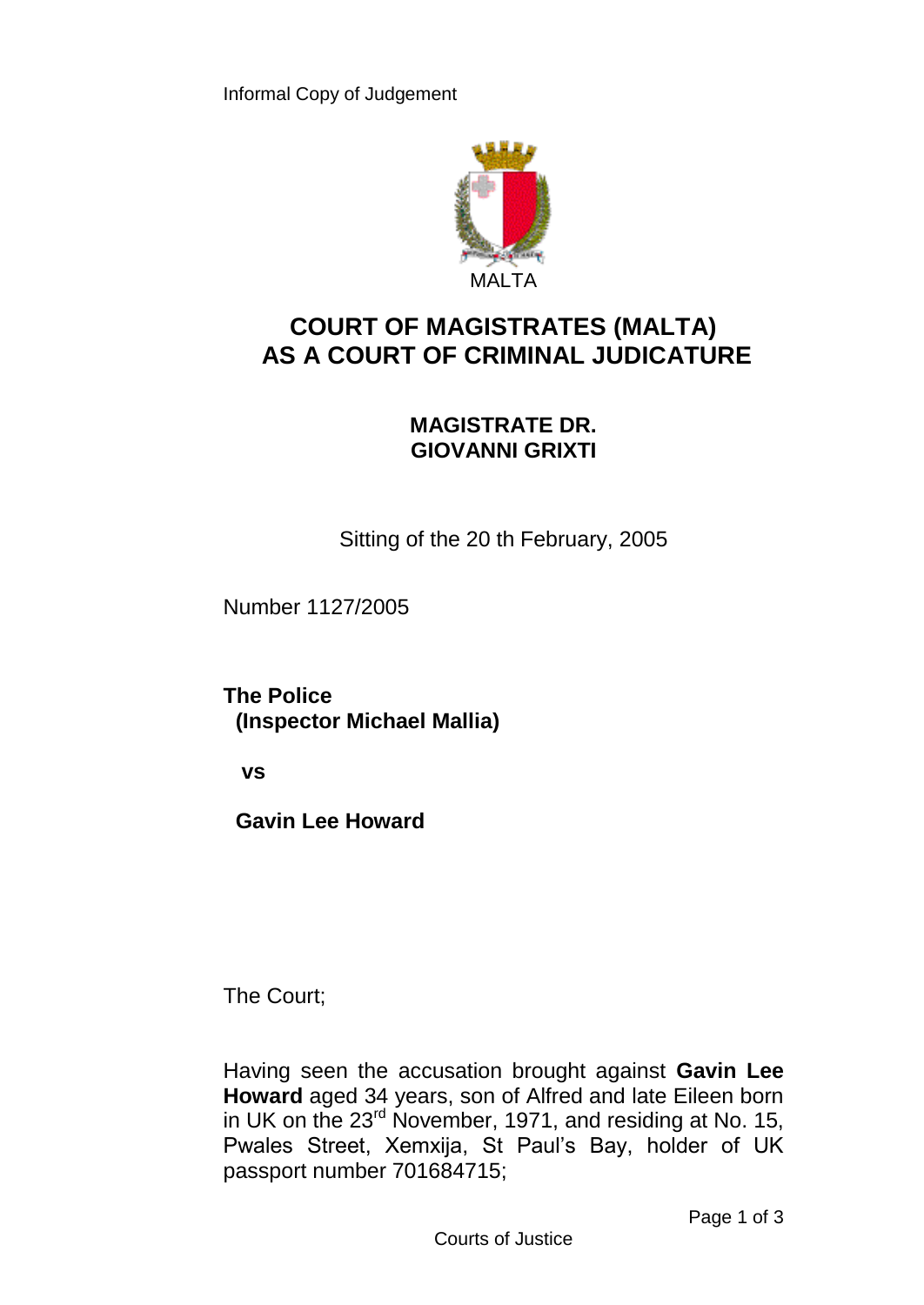With having on the  $2^{nd}$  September, 205, and during the months before this date, in Malta as well as/or in the territorial waters or in the contigious zone of Malta, wilfully, or through negligence, unskillfullness or nonobservance of regulations caused damage to or destroyed cultural property whether or not such property has been registered in any inventory in accordance with the Cultural Heritage Act 445 of the Laws of Malta;

Also with having during the same period of time and circumstances, carried out any activity or did any act in contavention of the provisions of the Cultural Heritage Act Chapter 445 of the Laws of Malta or of any regulation made under this act or of the conditions made under this Act or of the conditions of any licence or permit issued under thies Act or failed to do anything which you are required ti do under this Act, regulation or licence;

Also with having during the same period of time and circumstances, received or retained any cultural property knowing that it has been illegally removed in Malta or illegally exported from any other country;

Also with having during the same period of time and circumstances, undertaken or caused an archeological or palaeontological excavation or exploration in the territiorial waters or in the contaguous zone of Malta without a written permission by the Superintendent, which archeological or palaeontological excavation or exploration in the territiorial waters or in the contaguous zone of Malta can only be made by the Superintendent or upon written permission by the Superintendent and in accordance with any condition attached thereto;

Also with having during the same period of time and circumstances, upon dIscovering, even accidentally, an object, site or building, failed to immediately inform the Superintendent with the discovery of the same object, site or building to which the Cultural Heritage Act Chapter 445 of the Laws of Malta applies;